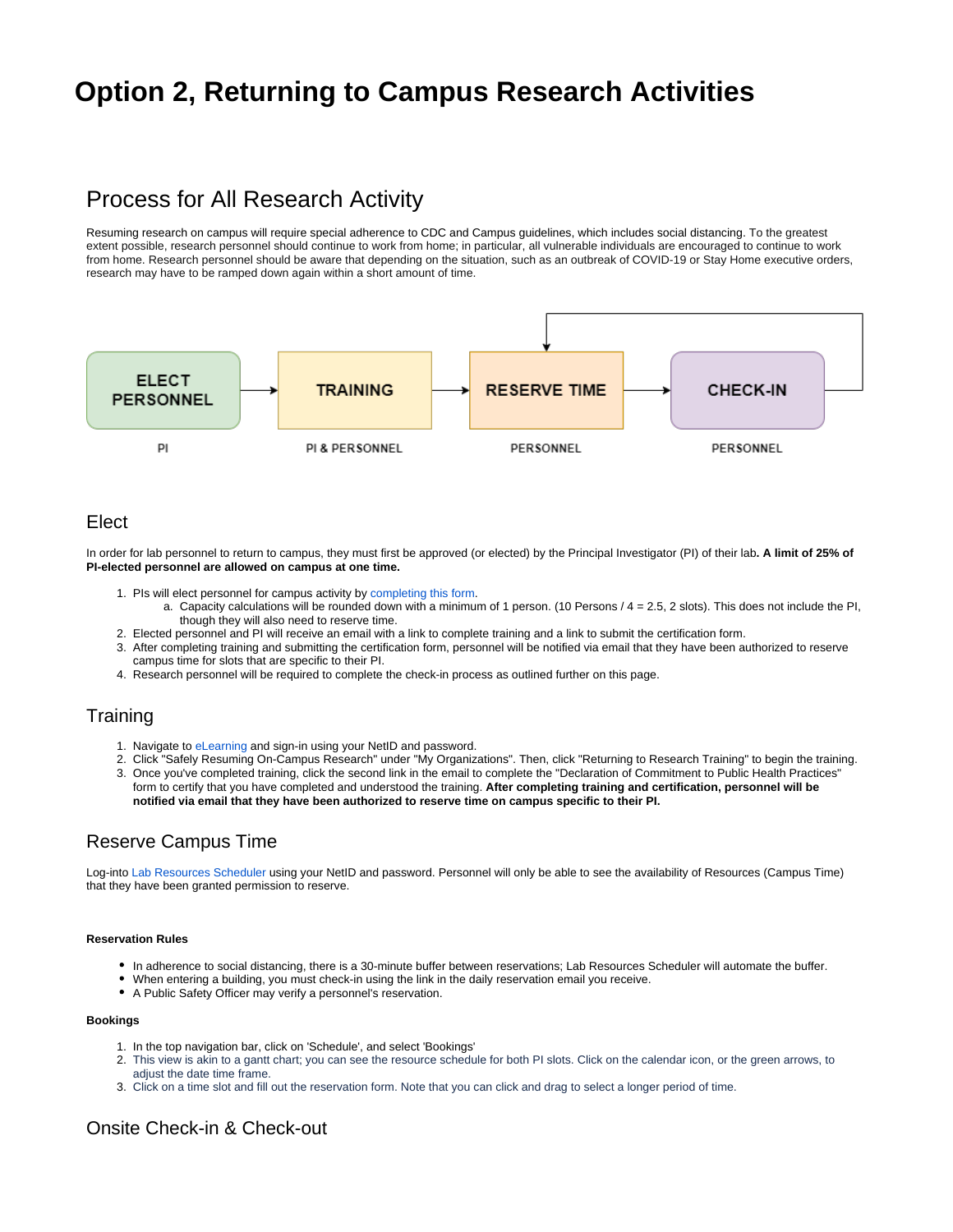When entering/exiting a building, check-in/check-out through the Lab Resources Scheduler. You will receive an email on the day of your reservation with a link to check-in and check-out. If you need to manually find the reservation:

- 1. To check-in, navigate to the reservation details. In the top right, an orange check-in button will become available once it's time to check-in. Click it to check-in.
- 2. To check-out, navigate to the reservation details. In the top right, click on the same button that now reads as 'check-out'.

For more information on how to use Lab Resources Scheduler to book campus time, [click here](https://wiki.utdallas.edu/display/HOME/How+to+Reserve+Campus+Time).

# Human Subjects Research Process

All IRB protocols will be reviewed on an individual basis to evaluate risk to participants and to the UTD research community.

#### **Virtual Procedures**

G)

First and foremost, all human subjects activities that can take place via virtual platforms (Teams, Zoom, online surveys, etc.) should be conducted virtually to avoid in-person contact. These type of procedure changes can be requested by submitting a **Request for Revision** form to the [IRB Office.](mailto:irb@utdallas.edu) All such modifications to a research protocol require IRB review and approval prior to them being initiated.

### **In-Person Research Procedures**

For procedures that cannot be moved to an online format, investigators will need to develop a plan to reduce risk to participants, which includes the following:

- 1. Scheduling participants so that there is no congregating in research settings and allows for appropriate disinfecting between all participants.
- 2. Investigator and participant screenings including temperature checks using a noncontact thermometer (or disposable equipment) for adults and one accompanying family member (if a minor).
- 3. Investigators and participants should wear face coverings, such as a washable cloth mask, that covers the nose and mouth. For studies that require prolonged and close contact with participants (social distancing practices can not be maintained) additional Personal Protective Equipment (PPE) may be required.
- 4. Participant screening should be conducted prior to their arrival on campus and at the testing site to assess each participant's exposure to COVID-19.
- 5. Follow [CDC guidelines](https://www.cdc.gov/coronavirus/2019-ncov/prevent-getting-sick/prevention.html?CDC_AA_refVal=https%3A%2F%2Fwww.cdc.gov%2Fcoronavirus%2F2019-ncov%2Fprepare%2Fprevention.html) for social distancing and handwashing, cough/sneeze etiquette, surface cleansing and disinfecting after each participant encounter and use of appropriate PPE.
- 6. Disinfect all equipment that will be in contact with the participant and all contact surfaces after each participant. Scheduling should allow for adequate cleaning and disinfecting between all participant visits.
- 7. Modify consent forms to include information about additional risks. Template language can be accessed **[accessed here](https://utdallas.app.box.com/s/2dratk7i0vytyya7vd535bl0jtk3xpmh)**.
- 8. For studies that involve collection/analysis of biospecimens: If these procedures cannot be postponed, the UTD Research, Campus and Environmental Safety office must approve protocols for collecting and handling of biospecimens.

## **Application to Resume Human Subjects Research**

To resume in-person experimental procedures an **Application to Resume Human Subjects Research** ("ARHSR") must be submitted to the IRB Office. Investigators can refer to the **[Resuming Human Subjects Research Guidance](https://utdallas.app.box.com/s/jjk1clh9ke4fc47pafst4hha5rf0zwe7)** when completing the form and can contact the [IRB Office](mailto:irb@utdallas.edu) with any questions. IRB Reviewers will use the **[COVID-19 Research Protocol Risk Reduction Checklist](https://utdallas.app.box.com/s/3hf74v9zwn2y4llbz3sn377j1azsizv0)**, to guide their review of the investigatorinitiated ARHSR and decisions for recommendations and approval.

### **IRB Approval**

Once the IRB approval of the investigator-initiated ARHSR is obtained, the IRB Office will send an approval letter to resume in-person research activities to the PI / FS. In-person human subjects research cannot begin until the PI has completed the Election of Research Personnel process and all research personnel have completed the required training.

# Animal Research Process

In addition to following the process to elect personnel, train, and reserve campus time, animal research must include the following as part of their process.

#### **Restricting entrance to the animal facilities**

By entering the facility, research personnel certify that they do not exhibit any of the symptoms at the time of entering the facility: new or worsening cough, shortness of breath, sore throat, loss of taste or smell, or feeling feverish or a measured temperature greater than or equal to 100.0 degrees Fahrenheit. If they exhibit any of these symptoms or if the investigator knows that they have come in close contact with a person who is lab-confirmed to have COVID-19, they are not allowed into the animal facility.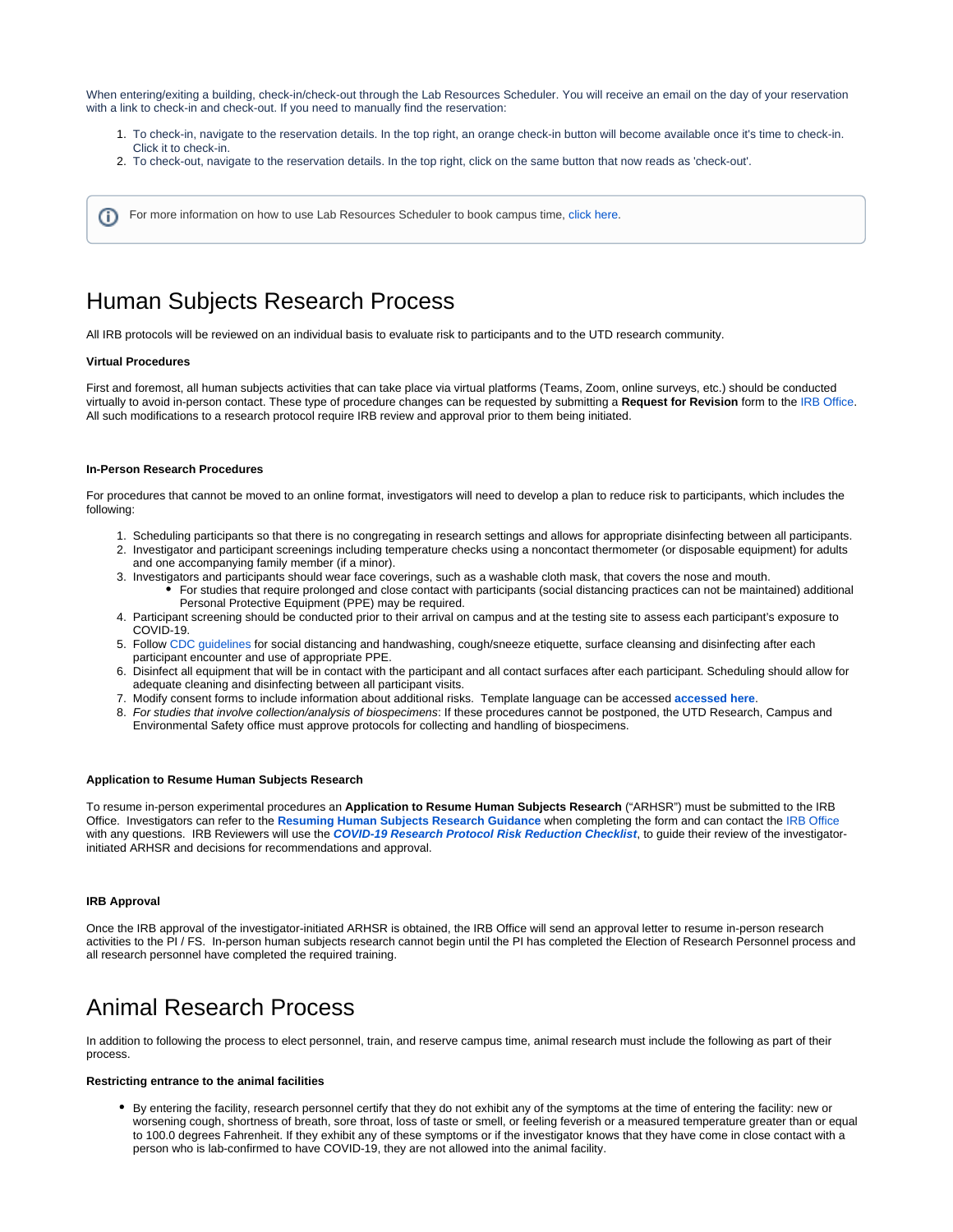Investigators not abiding by the social distancing or use of a proper PPE will have their animal facility access removed.

#### **Prepare for supply changes**

LARC currently has enough inventory of PPE and cleaning agents to cover current needs within the animal facility. The situation, however, may change rapidly. Investigators are prohibited from removing PPE and cleaning supplies from the animal facility. Failure to adhere to this policy may result in denial of future access to the animal facility during the pandemic. LARC will inform everyone if rationing of PPE supplies is required.

### **IACUC approval**

If any modifications to the animal protocol are being made due to the COVID-19 situation (for example, shortening procedure durations or ordering animals over the number approved by the IACUC), please ensure a [modification form](https://research.utdallas.edu/researchers/iacuc/forms) is submitted.

# Health & Safety Guidelines

Shared Spaces are defined as research spaces where members of a research group routinely interact with each other in the same space, such as science and engineering labs, core facilities, shared spaces in institutes or centers. [Click here](https://utdallas.app.box.com/s/4kl13ojf8p25mbhvqav77ufy8e66arss) to view Signage that should be placed in strategic and relevant areas to remind personnel of the health & safety guidelines required to remain compliant.

#### **Health Checks**

Prior to coming to work, individuals must self-screen for any of the following new or worsening signs or symptoms of possible COVID-19 infection, and must include new signs/symptoms among their household members:

- Cough, shortness of breath, persistent pain/pressure in their chest, chills, repeated shaking with chills, runny nose or new sinus congestion, muscle pain, headache, sore throat, fatigue, new GI symptoms (nausea, vomiting, diarrhea), new loss of taste or smell, a fever great than 100.0 degrees Fahrenheit, or known close contact with a person who is lab-confirmed to have COVID-19.
- **If you or your household members have any of the symptoms on any work-day, do not come on campus.** Contact your immediate supervisor as soon as reasonably possible. Follow the guidelines on the [UT Dallas Covid-19](https://utdallas.edu/coronavirus/faq/#faculty) website in the case of a suspected or confirmed case of COVID-19. The Office of Emergency Management and Continuity Planning (OEMCP) will provide additional guidance regarding individual and facilities follow-up actions that may be needed.

### **Contact Tracing**

- Every individual must maintain and regularly update a list of substantive and known face-to-face interactions that they have had during work hours of the preceding two weeks (i.e., lab members they interact with on a daily basis, human subjects they came in contact with during study procedures, etc.). In the case of a coronavirus infection, this list should be made available to university personnel.
- As more robust contact tracing solutions become available, additional information will be provided to the UT Dallas community. Utilizing these resources will be strongly encouraged as they will be a key strategy for preventing further spread of COVID-19.

# **Meetings & Visitors**

- Routine lab/research group meetings should not be conducted face-to-face; conduct meetings virtually.
- Please move all of your visitor meetings and consultations online.
- Research Safety staff will assist Central Receiving in safely handling and delivering packages containing chemical, biological, or radiological materials to laboratories.
- Vendor visits to research laboratories should be coordinated through Research Facilities Operations.

## **Social Distancing & Spacing**

- [CDC guidelines](https://www.cdc.gov/coronavirus/2019-ncov/prevent-getting-sick/prevention.html) for social distancing of 6 feet or greater must be maintained.
- Shared research spaces must have no more than one (1) individual per 200 sqft per room/workspace unless further density is justified and approved. The PI is responsible for ensuring that this rule is followed at all times. Space out desks and workstations; desks in common areas must be arranged so that individuals occupying desks at the same time are at least 10 ft apart (consider temporary walls between workstations if this spacing cannot be achieved). If a space is designed for single occupancy, the space should not be occupied by more than one individual on the same day.
- Maintaining appropriate fire barriers and life safety protections in buildings and work spaces is critical. Furniture or other items that are rearranged to support physical distancing cannot block or diminish paths of travel (aisles, hallways, corridors), or in any way hinder access to egress doors. Personnel and units must not prop open or inhibit the operation of doors, especially doors that are designed to be self-closing for fire safety or security purposes.

### **Hygiene Etiquette**

- Wash/sanitize hands frequently. At a minimum, this includes before entering and upon leaving a laboratory.
- When available, use soap and water and scrub hands for a minimum of 20 seconds.
- If soap and water are not available, use an alcohol-based hand sanitizer that contains at least **60% ethanol or 70% isopropanol** and cover all hand surfaces and rub until dry.